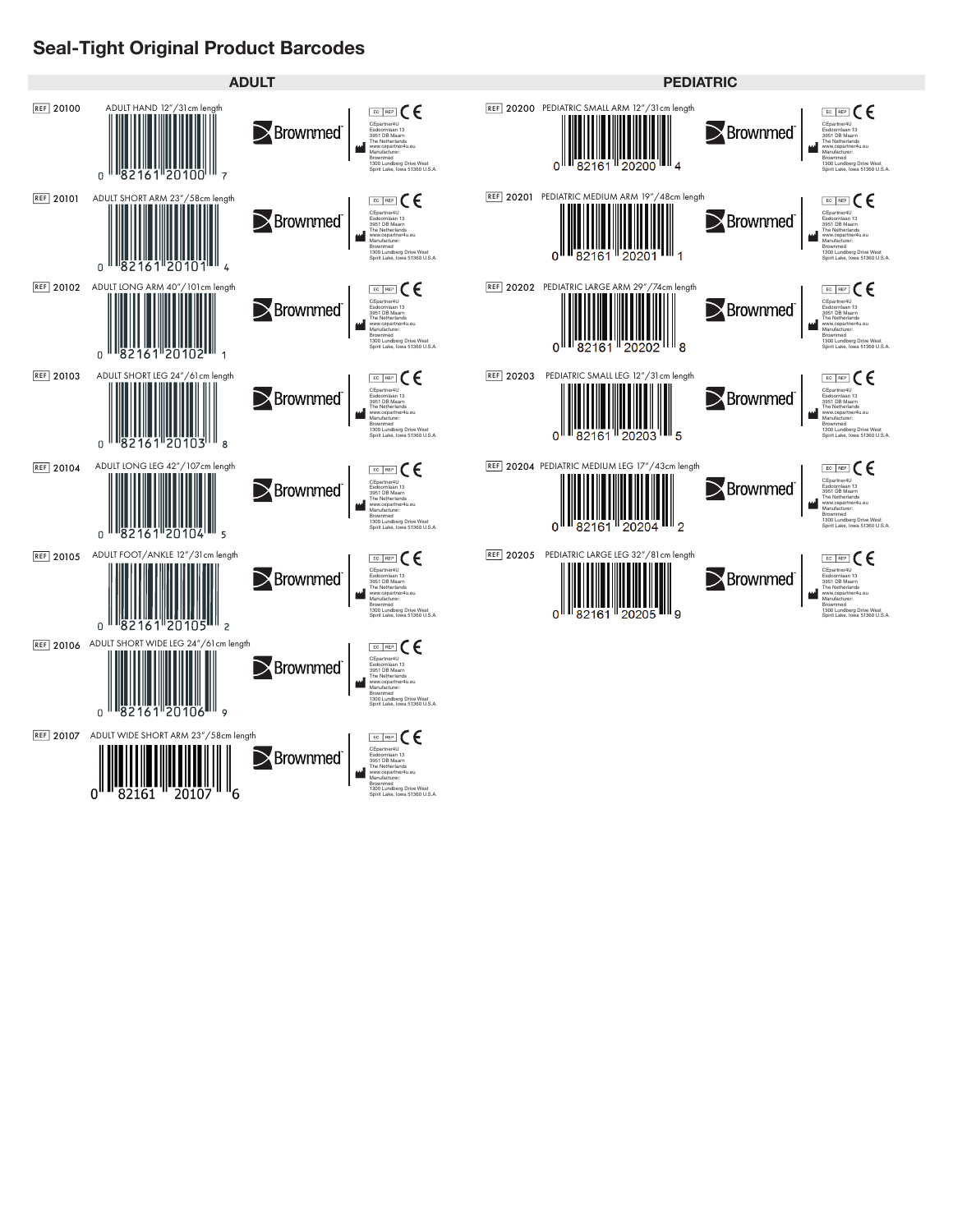## **Seal-Tight Infinity Product Barcodes**

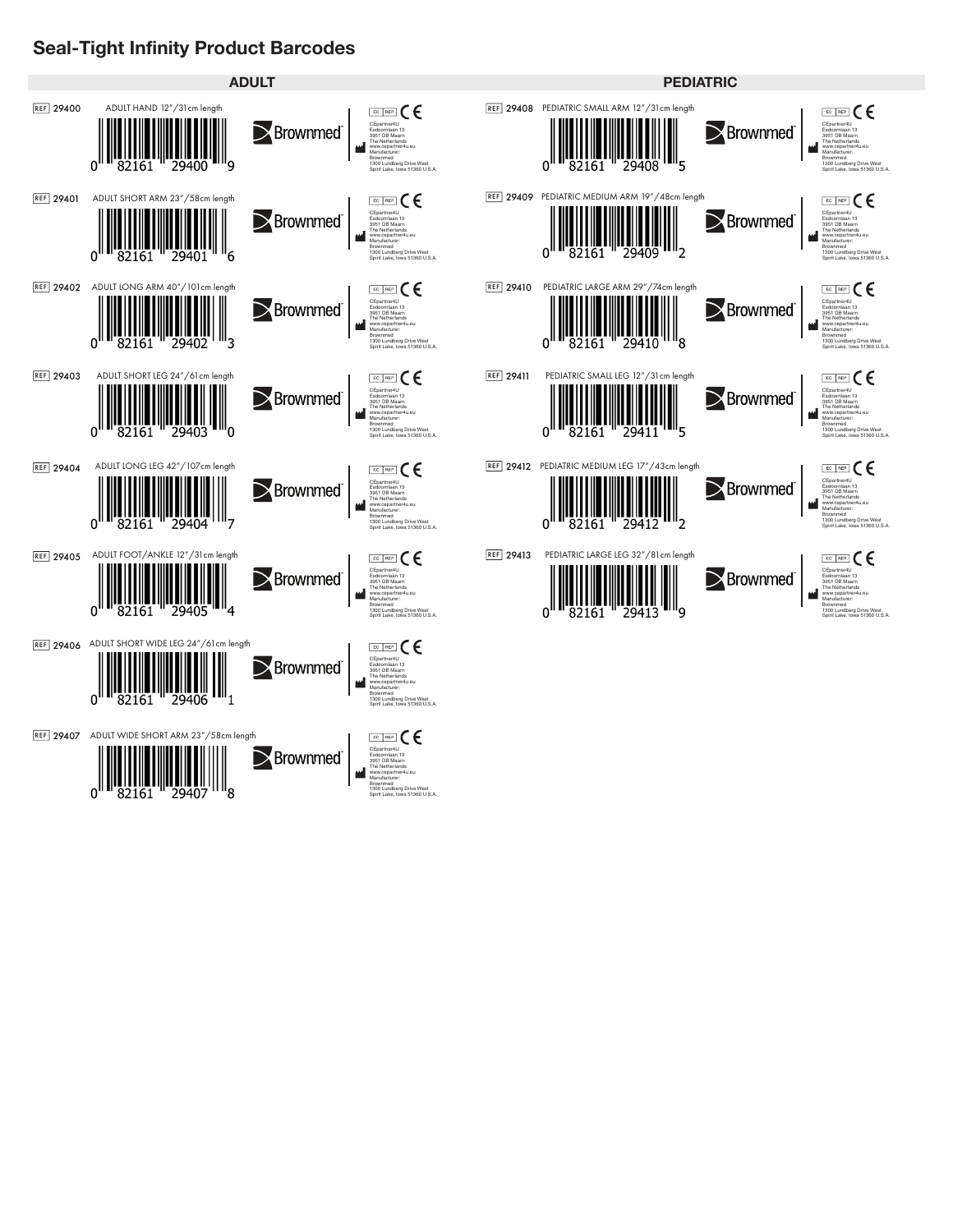### **Seal-Tight Protector Product Barcodes**



## **Seal-Tight Seal Band Product Barcodes**



# **Seal-Tight Shield Product Barcodes**